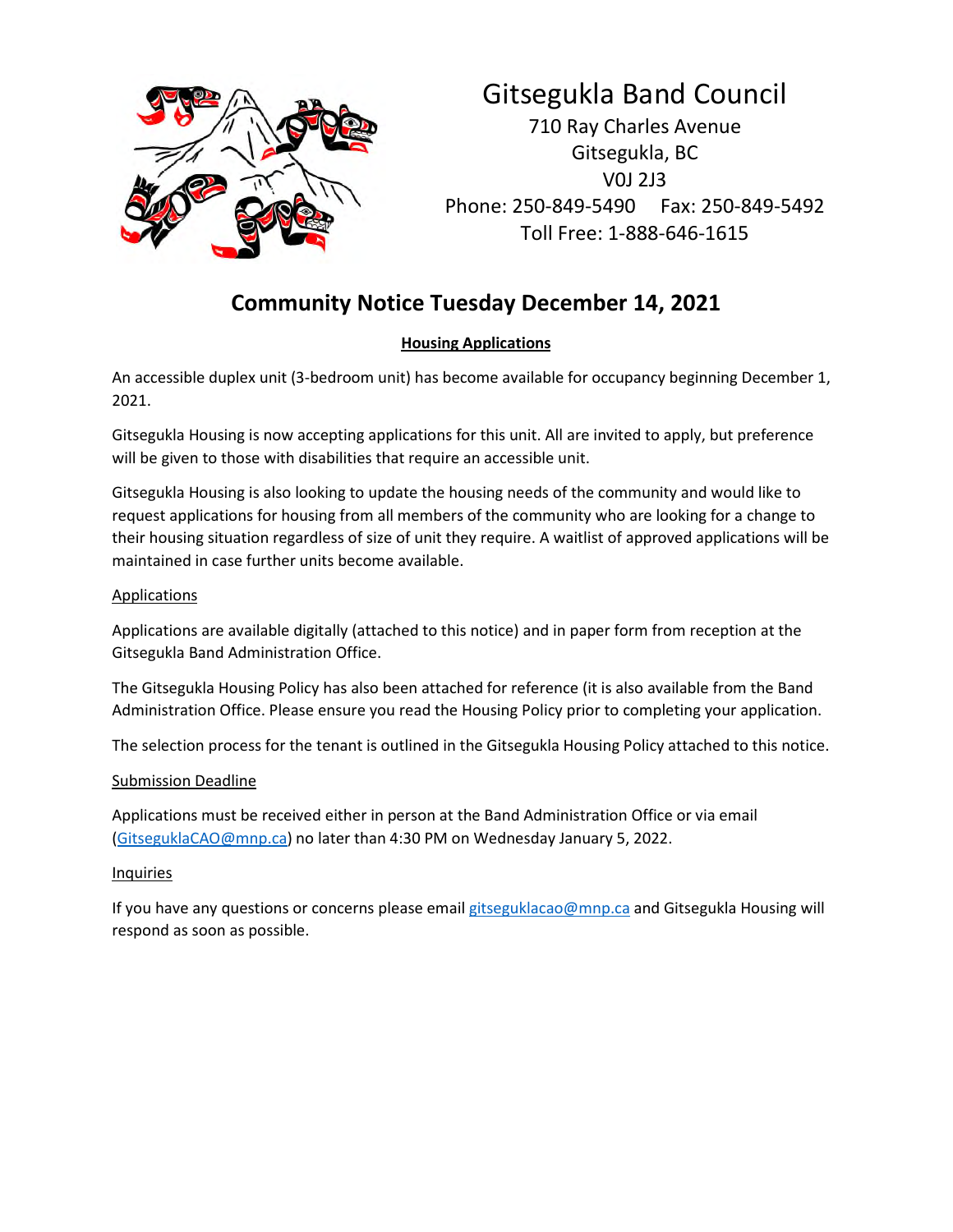# **GITSEGUKLA BAND APPLICATION FOR RENTAL HOUSING**

## **PRIMARY APPLICANT**

| Name:                                                                                      |        |  | Age:                      |  |  |
|--------------------------------------------------------------------------------------------|--------|--|---------------------------|--|--|
| <b>Current Address:</b>                                                                    |        |  |                           |  |  |
| Phone:                                                                                     | Email: |  |                           |  |  |
| Occupation:                                                                                |        |  | Currently Employed (Y/N): |  |  |
| Name of Employer:                                                                          |        |  |                           |  |  |
| Employment Income (Monthly): \$                                                            |        |  |                           |  |  |
| Social Assistance Income (Monthly): \$                                                     |        |  |                           |  |  |
| Other Source(s) of Income [e.g. Pension, E.I.] (Monthly): \$                               |        |  |                           |  |  |
| Please provide copies of your three (3) most recent pay stubs (for any sources of income). |        |  |                           |  |  |
| Current Rent (Monthly): \$                                                                 |        |  |                           |  |  |
| Current Utility Expenses (Monthly): \$                                                     |        |  |                           |  |  |
| Have you ever applied for / received housing from the Gitsegukla Band (Y/N)?               |        |  |                           |  |  |
| Please explain if answered 'Yes':                                                          |        |  |                           |  |  |
| Are you in good financial standing with the Gitsegukla Band (Y/N)?                         |        |  |                           |  |  |
| Please explain if answered 'No':                                                           |        |  |                           |  |  |
| Please explain your reason for applying for Gitsegukla Band Housing:                       |        |  |                           |  |  |
|                                                                                            |        |  |                           |  |  |
|                                                                                            |        |  |                           |  |  |
|                                                                                            |        |  |                           |  |  |
|                                                                                            |        |  |                           |  |  |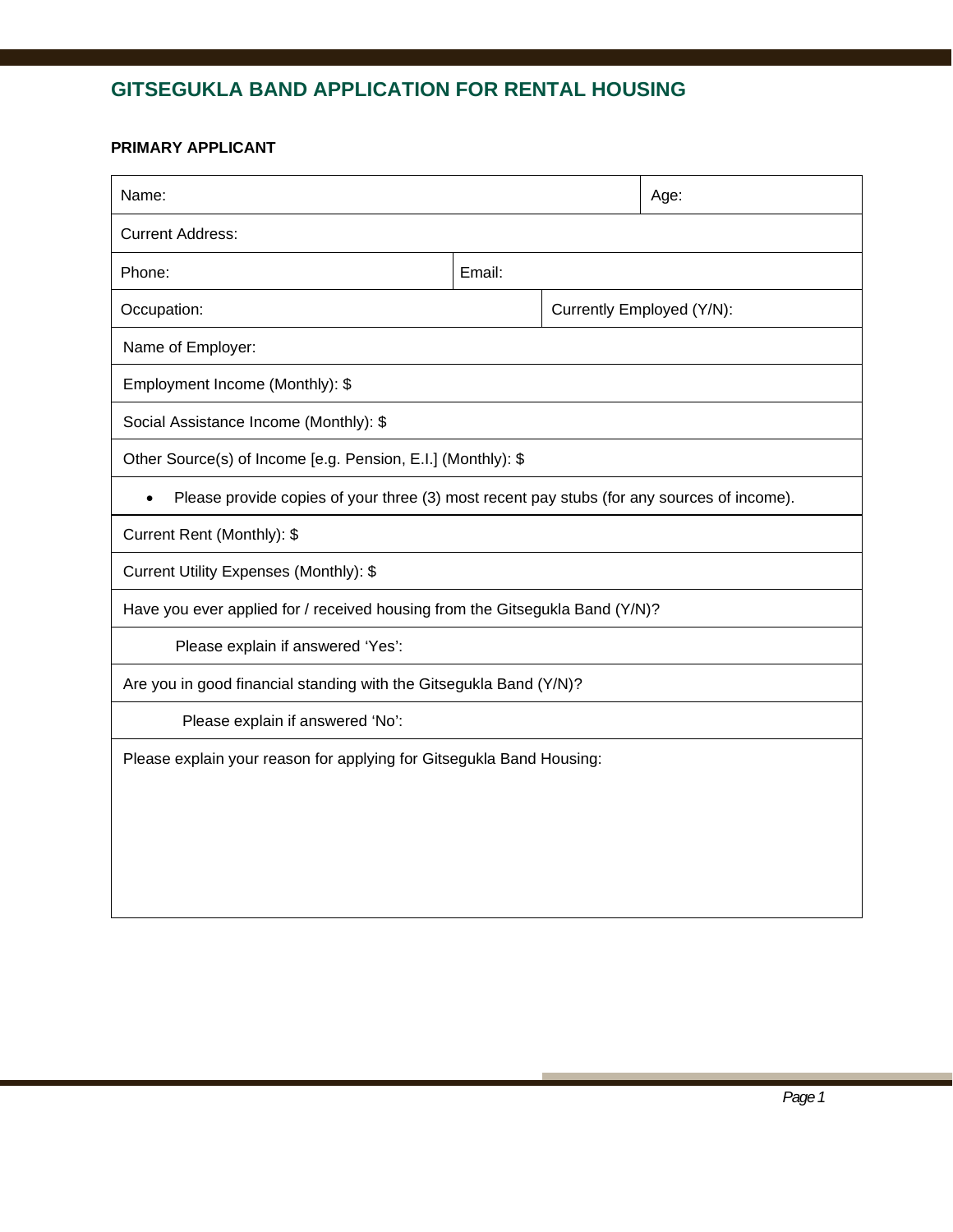### **ADDITIONAL APPLICANTS**

| Name: | Age: | Relation: |  |
|-------|------|-----------|--|
| Name: | Age: | Relation: |  |
| Name: | Age: | Relation: |  |
| Name: | Age: | Relation: |  |
| Name: | Age: | Relation: |  |
| Name: | Age: | Relation: |  |

Number of Additional Applicants that are Employed (if applicable):

Combined Employment Income (Monthly): \$

Number of Additional Applicants that receive Social Assistance?

Combined Social Assistance Income (Monthly): \$

Number of Additional Applicants with Other Income (e.g. Pension, E.I.):

Please describe:

Combined Other Income (Monthly) \$

### **GENERAL INFORMATION (ALL APPLICANTS)**

| Any Smoker(s) (Y/N)?                                                                                                                                                                 |                |  |  |  |
|--------------------------------------------------------------------------------------------------------------------------------------------------------------------------------------|----------------|--|--|--|
| Any Pet(s) (Y/N)?                                                                                                                                                                    | Type / Number: |  |  |  |
| Any Livestock (Y/N)?                                                                                                                                                                 | Type / Number: |  |  |  |
| Does anyone included in this Application have a Criminal Record (Y/N)?                                                                                                               |                |  |  |  |
| Please explain if answered 'Yes':                                                                                                                                                    |                |  |  |  |
| Has anyone included in this Application ever been Evicted (Y/N)?                                                                                                                     |                |  |  |  |
| Please explain if answered 'Yes':                                                                                                                                                    |                |  |  |  |
| Does anyone included in this Application have Mobility / Accessibility / or Other Special Needs that<br>require accommodation (as it relates to his / her living environment) (Y/N)? |                |  |  |  |
| Please explain if answered 'Yes':                                                                                                                                                    |                |  |  |  |
| How long to you expect to live at the Gitsegukla Band?                                                                                                                               |                |  |  |  |